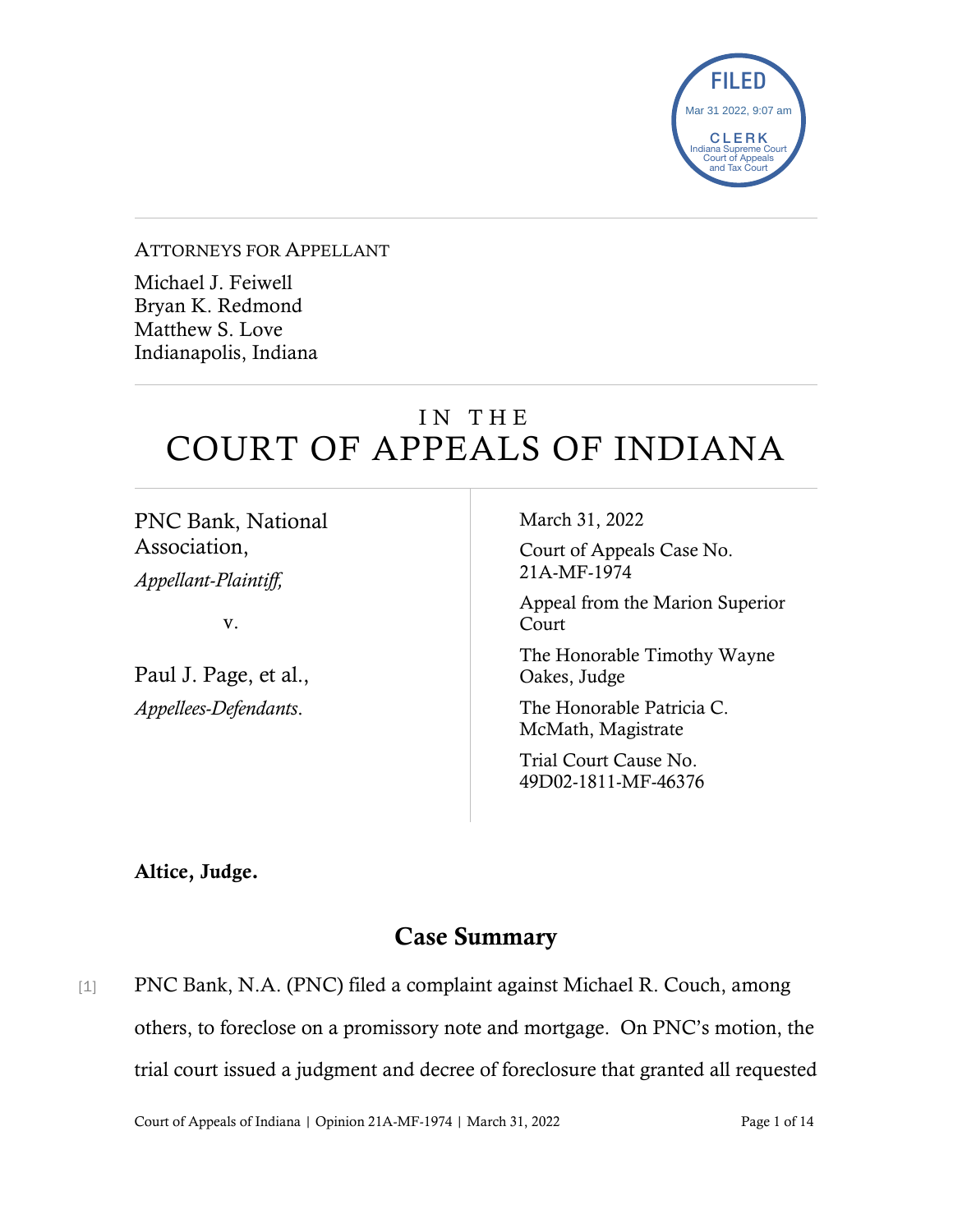relief to PNC with the exception that the trial court excluded "[i]nterest accruing 3/16/20 – 8/14/20" from the judgment against Couch. *Appendix* at 54. This exclusion of interest was based on a series of Ind. Administrative Rule 17 Emergency Orders (the Emergency Orders) that the Indiana Supreme Court issued in 2020 during the outbreak of the COVID-19 pandemic. Following the denial of its Motion to Correct Error, PNC appeals and raises the following restated issue:

Did the trial court err when it determined that certain terms in the Emergency Orders, which provided for the tolling of interest, were applicable to PNC's mortgage loan agreement and operated to suspend the accrual of prejudgment interest for a period of time?

[2] We reverse and remand.

## Facts & Procedural History

[3] On July 31, 2007, Couch executed a \$100,000 equity reserve line of credit (the Note) with PNC's predecessor in interest, National City Bank, as well as a mortgage to secure payment of the Note. The Note contained the following provision:

> Termination of Line. Bank can terminate your Line and require you to pay the entire outstanding balance in one payment if you breach a material obligation of this Agreement[.]

> > \* \* \*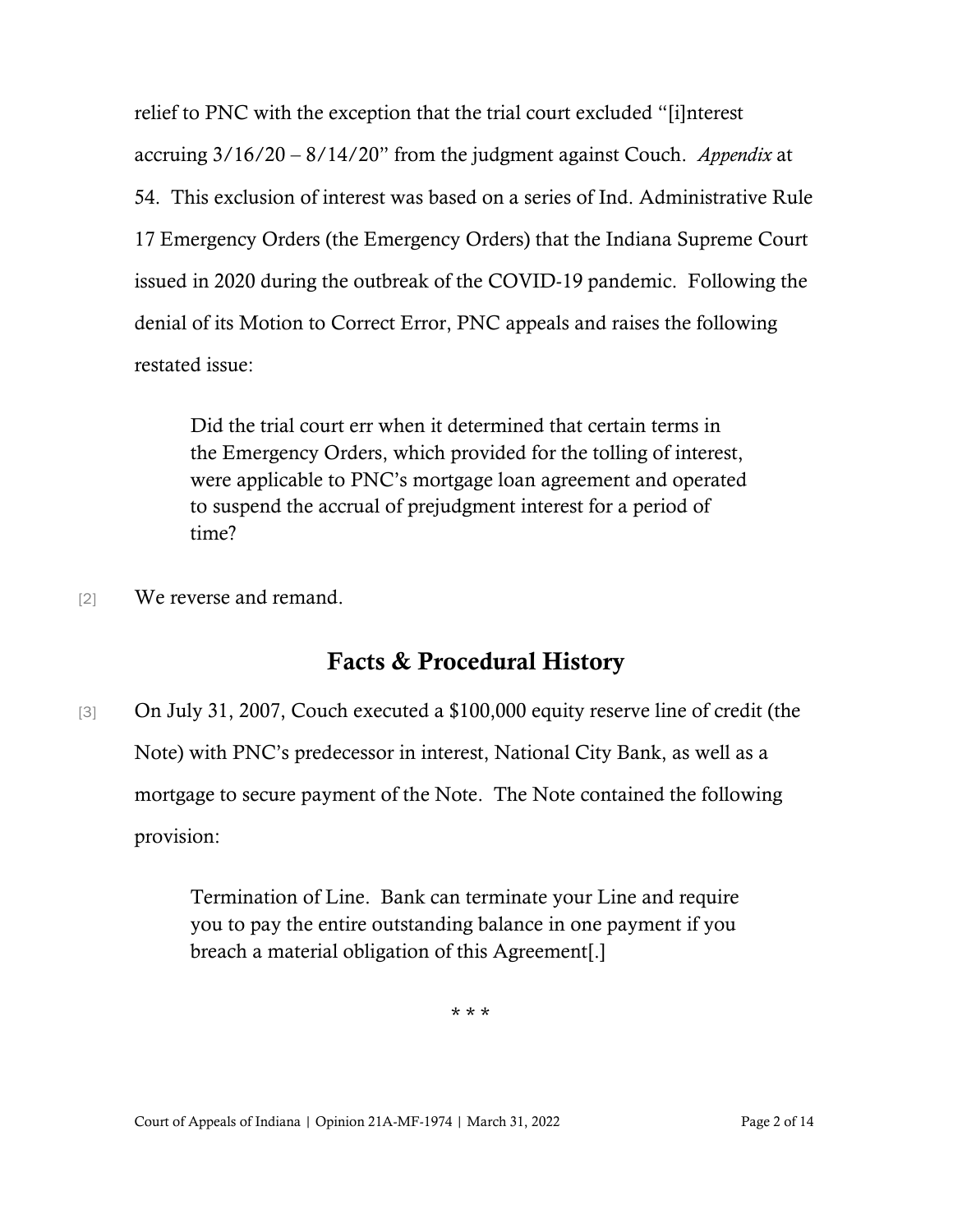To the extent permitted by 11 USC [illegible], Bank shall be entitled to reasonable court costs and attorneys' fees for independent counsel that Bank hires. . . . *Interest after termination, whether prior to or after judgment by a court of competent jurisdiction, shall accrue upon the outstanding unpaid balance at the rate determined under this Agreement until such balance is paid in full*.

*Appendix* at 25 (emphasis added). Couch defaulted on November 24, 2017.

- [4] In November 2018, PNC filed a complaint, later amended on July 19, 2019, seeking (1) a judicial determination of the sums due pursuant to the Note and (2) a decree of foreclosure on the mortgage.<sup>[1](#page-2-0)</sup> PNC attached to the complaint the Note and the mortgage.
- [5] On March 6, 2020, Governor Eric Holcomb issued Executive Order 20-02 that declared a public health emergency in Indiana related to COVID-19. About two weeks later, on March 19, 2020, Governor Holcomb issued Executive Order 20-06 titled "Temporary Prohibition on Evictions and Foreclosures,"[2](#page-2-1) which stated, in part:

1. No eviction or foreclosure actions or proceedings involving residential real estate or property, whether rental or otherwise, may be initiated between the period from the date of this Executive Order until the state of emergency has terminated; and any applicable statute in connection therewith is hereby

<span id="page-2-0"></span> $1$  In addition to Couch, PNC named as defendants multiple other parties who had liens on or an interest in the subject property.

<span id="page-2-1"></span> $2$  Governor Holcomb issued other Executive Orders that restricted travel and business operations (Executive Order 20-08) and closed State government offices to the general public (Executive Order 20-09).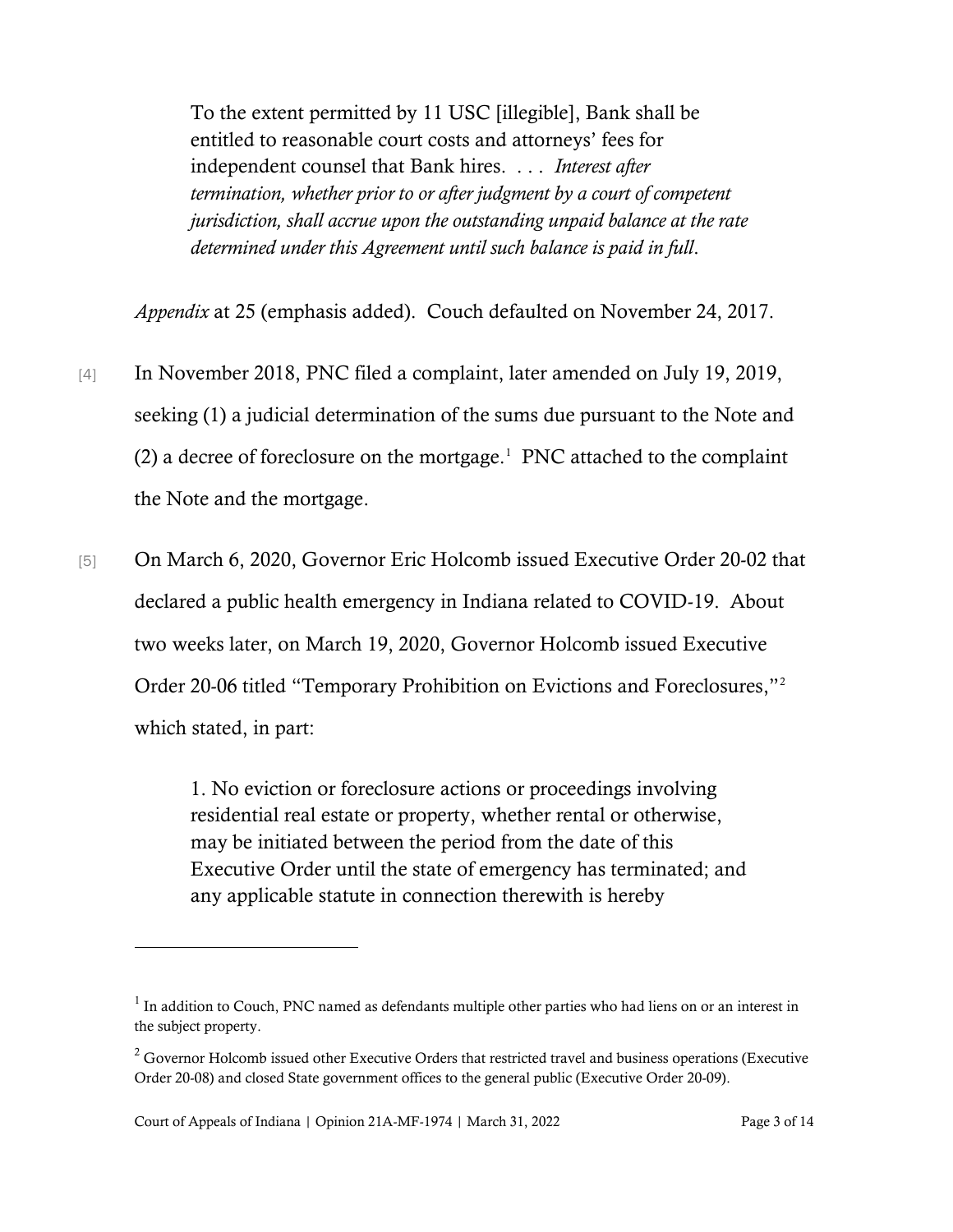suspended for any such actions or proceedings as described above. In addition, and notwithstanding the foregoing, any applicable rule or regulation in connection therewith is hereby rescinded for any such actions or proceedings as described above for the duration of the state of emergency.

2. *No provision contained in this Executive Order shall be construed as relieving any individual of their obligations* to pay rent, to make mortgage payments, or *to comply with any other obligation(s) that an individual may have under a tenancy or mortgage*.

https://www.in.gov/gov/files/EO\_20-06.pdf (emphases added); *see also Colvin v. Taylor*, 168 N.E.3d 784, 786-87 (Ind. Ct. App. 2021) (quoting Executive Order 20-06).

[6] On March 13, 2020, the Circuit and Superior Courts of Marion County filed with the Indiana Supreme Court a Petition for Relief addressing the ability of litigants and courts to comply with certain deadlines and rules of procedure. That same day, the Court issued an order pursuant to Ind. Administrative Rule  $17(A)^3$  $17(A)^3$  that granted the petition, stating, in part:

<span id="page-3-0"></span> $3$  Admin. R. 17(A) provides, in part:

Supreme Court Authority. Under the authority vested in the Indiana Supreme Court to provide by rule for the procedure employed in all courts of this state and the Court's inherent authority to supervise the administration of all courts of this state, the Court has the power upon petition from any trial court as set forth herein, or sua sponte, in the event of . . . wide spread disease outbreak, or other exigent circumstances requiring the closure of courts or inhibiting the ability of litigants and courts to comply with statutory deadlines and rules of procedure applicable in courts of this state, to enter such order or orders as may be appropriate to ensure the orderly and fair administration of justice. This order shall include, without limitation, those rules and procedures affecting time limits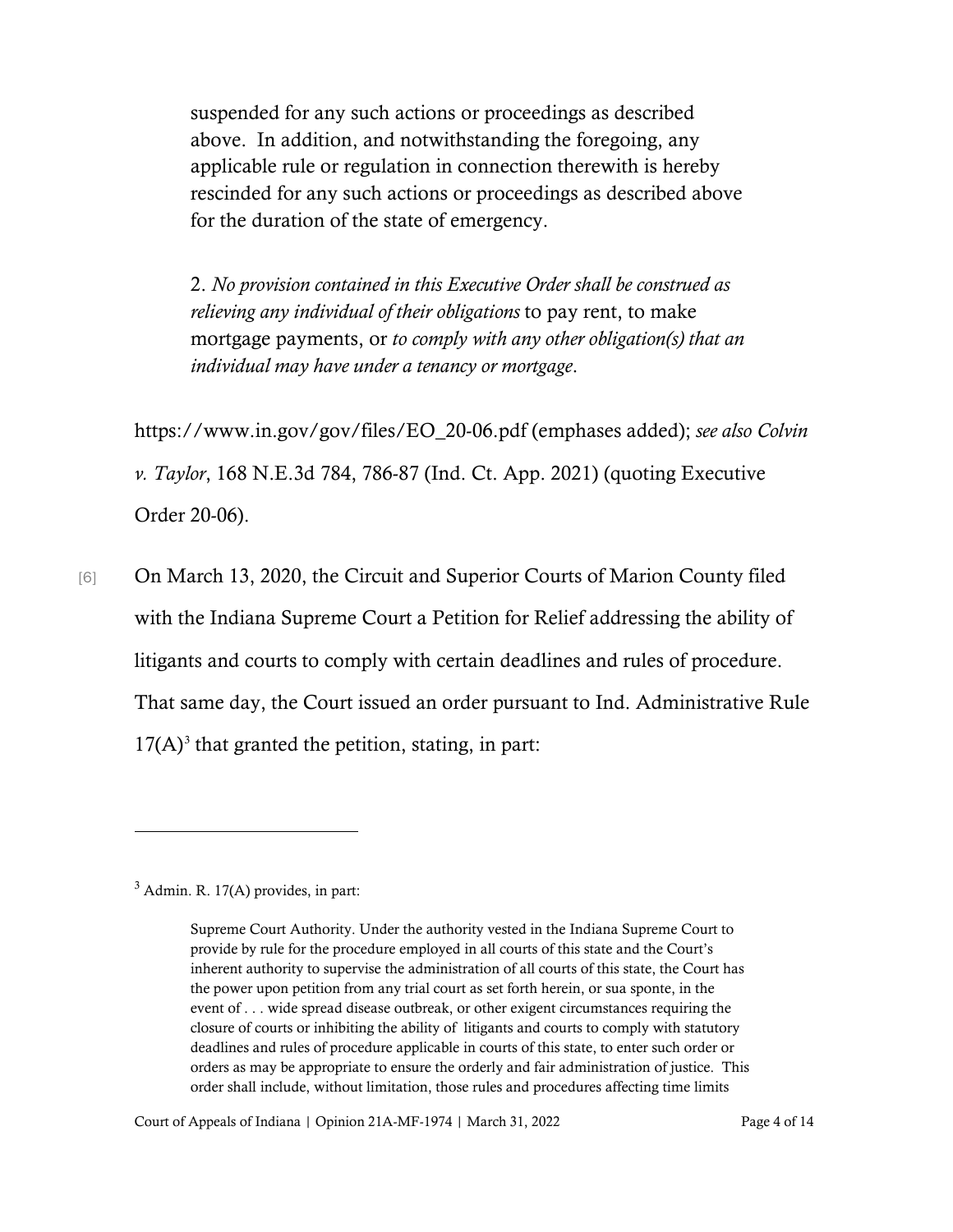The Court authorizes the tolling, beginning March 16 and until April 6, 2020, of all laws, rules, and procedures setting time limits for speedy trials in criminal and juvenile proceedings, public health, and mental health matters; all judgments, support, and other orders; and in all other civil and criminal matters before the courts of Marion County. Further, no interest shall be due or charged during this tolled period.

*In the Matter of the Petition of the Courts of Marion County for Administrative Rule 17* 

*Emergency Relief*, 20S-CB-113 (Mar. 13, 2020) (emphasis added). On March 17, Marion County courts sought additional relief asking that all relief previously granted be extended through May 1, 2020. On March 23, the Court granted the request and issued an order stating, in part:

3. To the extent not already provided by an order granting emergency relief under Administrative Rule 17 to a particular court, the Court hereby tolls all laws, rules, and procedures setting time limits for speedy trials in criminal and juvenile proceedings, public health, mental health, and appellate matters; all judgments, support, and other orders; statutes of limitations; and in all other civil and criminal matters before the Indiana Tax Court and all circuit, superior, and city/town courts ("trial courts") of the State of Indiana. Further, no interest shall be due or charged during the tolled period. Nothing in this paragraph, however, prohibits any trial court from proceeding with any matter it deems in its discretion to be essential or urgent.

currently imposed for speedy trials in criminal and juvenile proceedings, public health, mental health, appellate, and all other civil and criminal matters.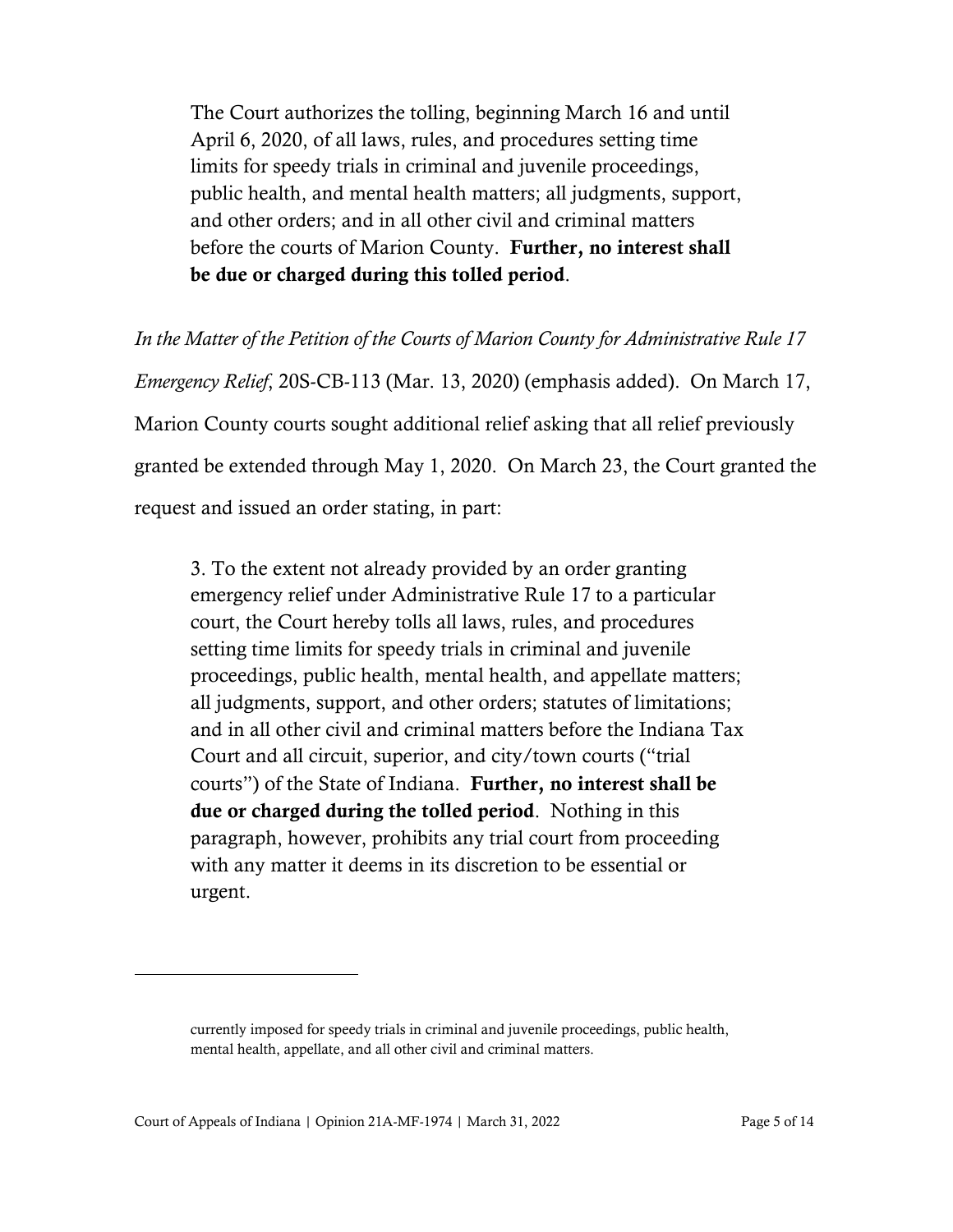*In the Matter of Administrative Rule 17 Emergency Relief for Indiana Trial Courts Relating to the 2019 Novel Coronavirus (COVID-19)*, 141 N.E.3d 389, 390 (Ind. 2020) (emphasis added). $4$ 

[7] On March 25, 2020, the Indiana Supreme Court's Office of Judicial Administration (the OJA) distributed to Indiana trial court judges and circuit court clerks a memorandum titled "Status of Foreclosure and Eviction proceedings with Federal Directives and State Executive Order." *Appendix* at 79-80. The OJA stated that Governor Holcomb's Executive Order 20-06 "does not relieve individuals of their obligations to pay rent, to make mortgage payments, or to comply with other obligations under a . . . mortgage." *Id*. The OJA further observed that "[t]he Governor's Executive Order obligates parties to continue paying rent/making mortgage payments and complying with other obligations under a . . . mortgage during the state of emergency. Failure to meet these obligations would be issues for future hearings on damages." *Id.* at 80. The OJA distributed four additional memoranda, on May 20, May 27, June 30, and July 31, 2020, stating in part that "[t]he Governor's Executive Order obligates parties to continue paying rent/making mortgage payments and

<span id="page-5-0"></span><sup>4</sup> Ultimately, the Court extended the effective date of the Emergency Orders through August 14, 2020. *See In the Matter of Administrative Rule 17 Emergency Relief for Indiana Trial Courts Relating to the 2019 Novel Coronavirus (COVID-19)*, 145 N.E.3d 787 (Ind. 2020). The moratorium on evictions and foreclosures was also extended through August 14, 2020. *See* https://www.in.gov/gov/files/Executive-Order-20-39-2ndExtension-Stage-4.5.pdf.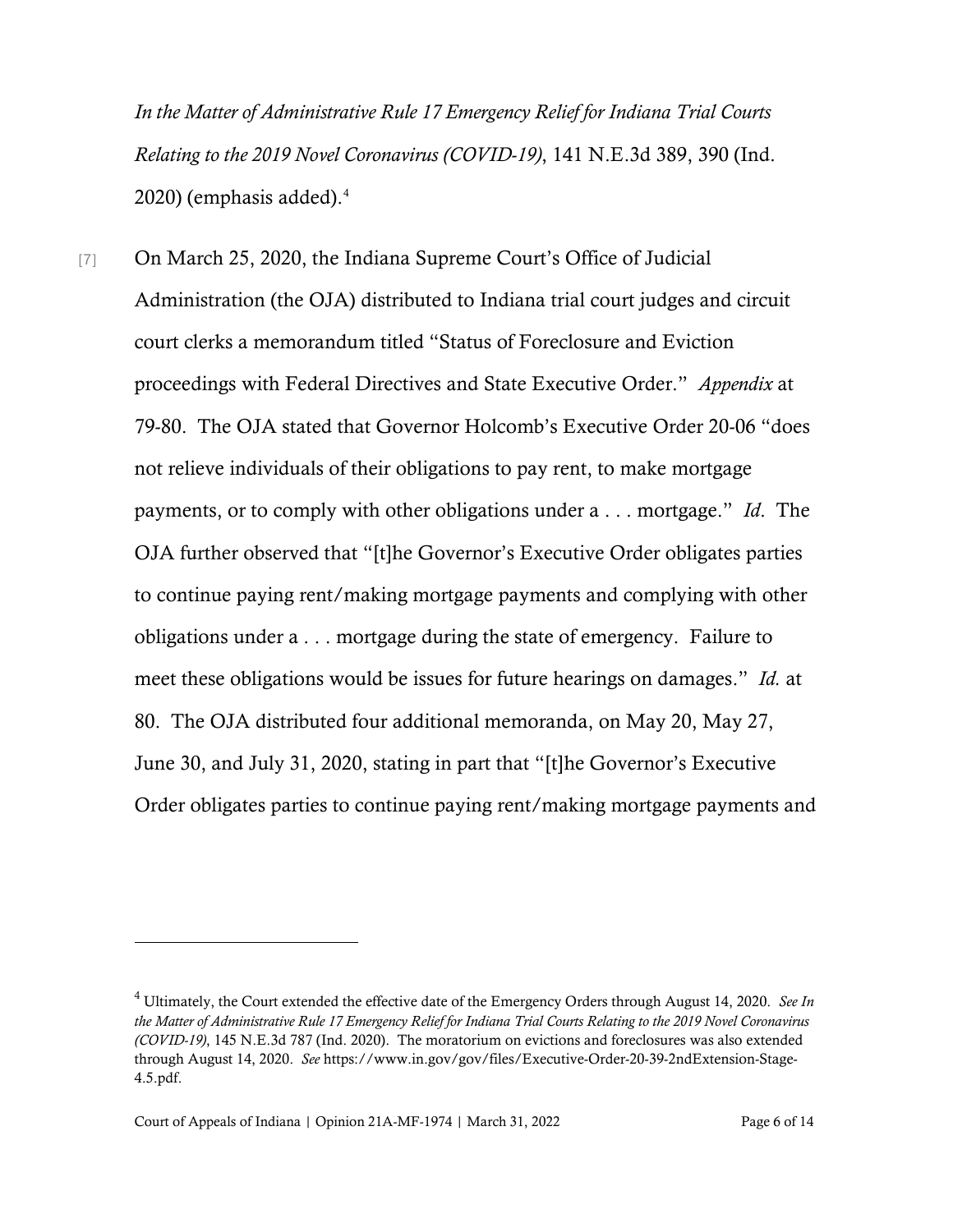complying with other obligations under a . . . mortgage during the state of emergency." *Id.* at 81-91.

- [8] On June 8, 2021, PNC filed a Motion for Agreed and Default Judgment and Decree of Foreclosure seeking a judgment against Couch for the balance due of principal plus interest. PNC attached to its motion, among other things, an Affidavit averring that, as of May 11, 2021, it was owed an unpaid principal balance of \$21,272.60 "together with interest from November 24, 2017 to April 30, 2021, in the sum of \$3,434.02, and further interest will accrue from April 30, 2021." *Id.* at 48.
- [9] On June 21, 2021, the trial court granted PNC's motion and entered a Default Judgment Entry and Decree of Foreclosure (the Judgment Entry), which granted PNC a personal judgment against Couch. The Judgment Entry included an award of interest "[f]rom October 24, 2017 through and including April 30, 2021" and "further interest from May 1, 2021 to the date of judgment at the adjustable rate of 3.5%," but – based on the Emergency Orders – stated that "[i]nterest accruing 3/16/20 - 8/14/20 shall not be included in the judgment amount." *Id.* at 54 (emphasis in original).
- [10] PNC filed a motion to correct error and memorandum in support, maintaining that the exclusion of interest accruing from March 16, 2020 through August 14, 2020 was in error. It argued:

[T]he Indiana Supreme Court could not have intended the rule regarding interest in its [Emergency] Orders to apply to cases involving private mortgage cont[r]acts because (a) its application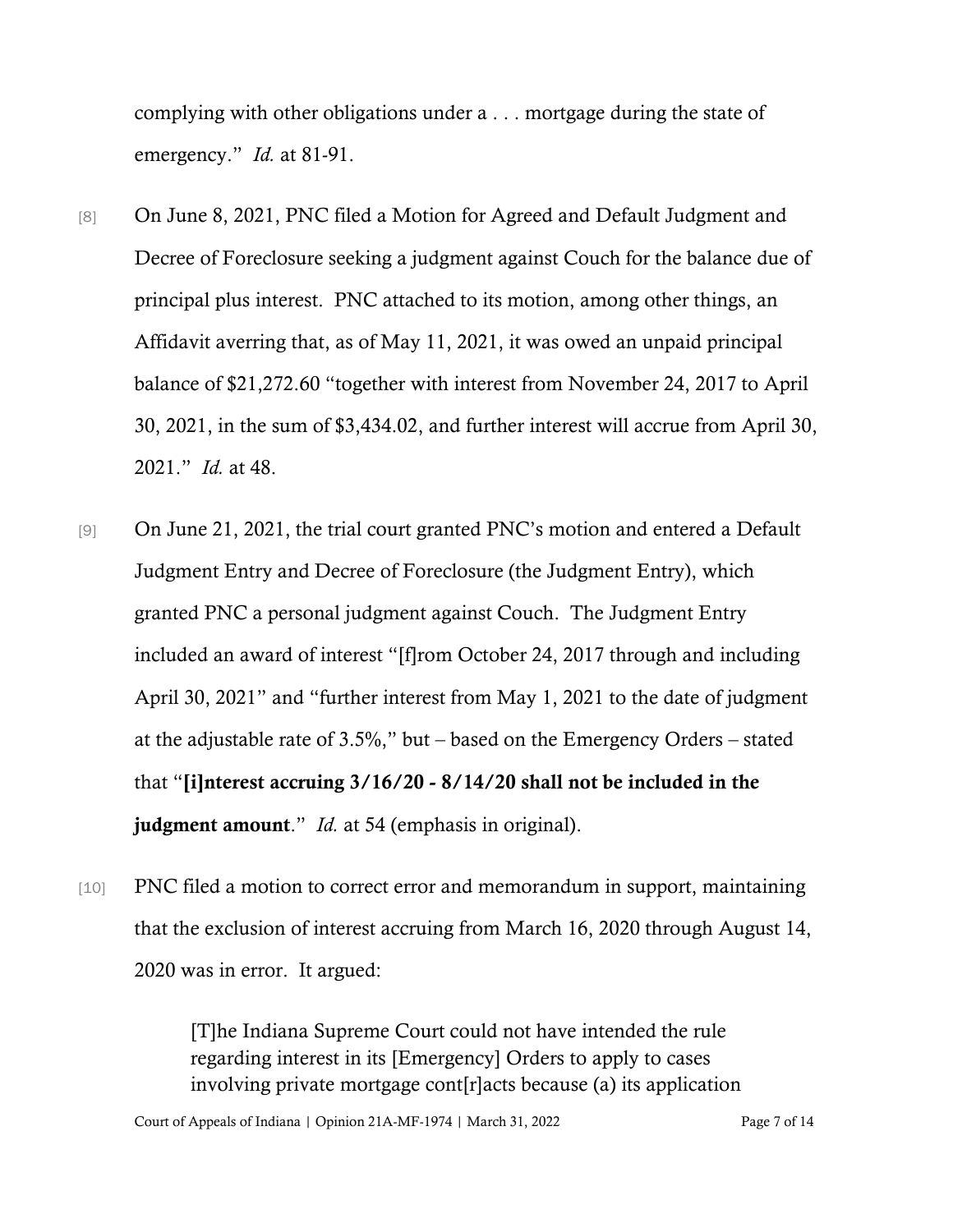to such cases would run afoul of the Court recognized, constitutionally mandated limitation on its rule-making authority; (b) its application would violate Plaintiff's rights under the Due Process Clause in the United States Constitution and Due Course of Law Clause in the Indiana Constitution; ([c]) its enforcement is preempted under the Supremacy Clause in the United States Constitution; and ([d]) the Office of Judicial Administration would have squarely addressed the issue in its memoranda to trial courts if the Court intended its Orders to directly conflict with Governor Holcomb's Executive Order and statutes enacted by the Indiana General Assembly.

*Id.* at 60. PNC asked the trial court to grant its request for an award of interest from November 24, 2017 to the date of judgment, at the rate provided in the Note, "including for the period from March 16, 2020 through August 14, 2020." *Id*. The trial court summarily denied the motion to correct error. PNC now appeals.

## Discussion & Decision

[11] Generally, a trial court's ruling on a motion to correct error is reviewed for an abuse of discretion. *Poiry v. City of New Haven*, 113 N.E.3d 1236, 1239 (Ind. Ct. App. 2018). However, where the issues raised in the motion are questions of law, the standard of review is de novo. *Id*. (citing *City of Indianapolis v. Hicks*, 932 N.E.2d 227, 230 (Ind. Ct. App. 2010), *trans. denied*). Here, the issue is whether the trial court erred in finding that the interest provision in the Emergency Orders applied to PNC's note and mortgage with Couch such that prejudgment interest was tolled for approximately five months. As this presents a question of law, we review the trial court's ruling de novo.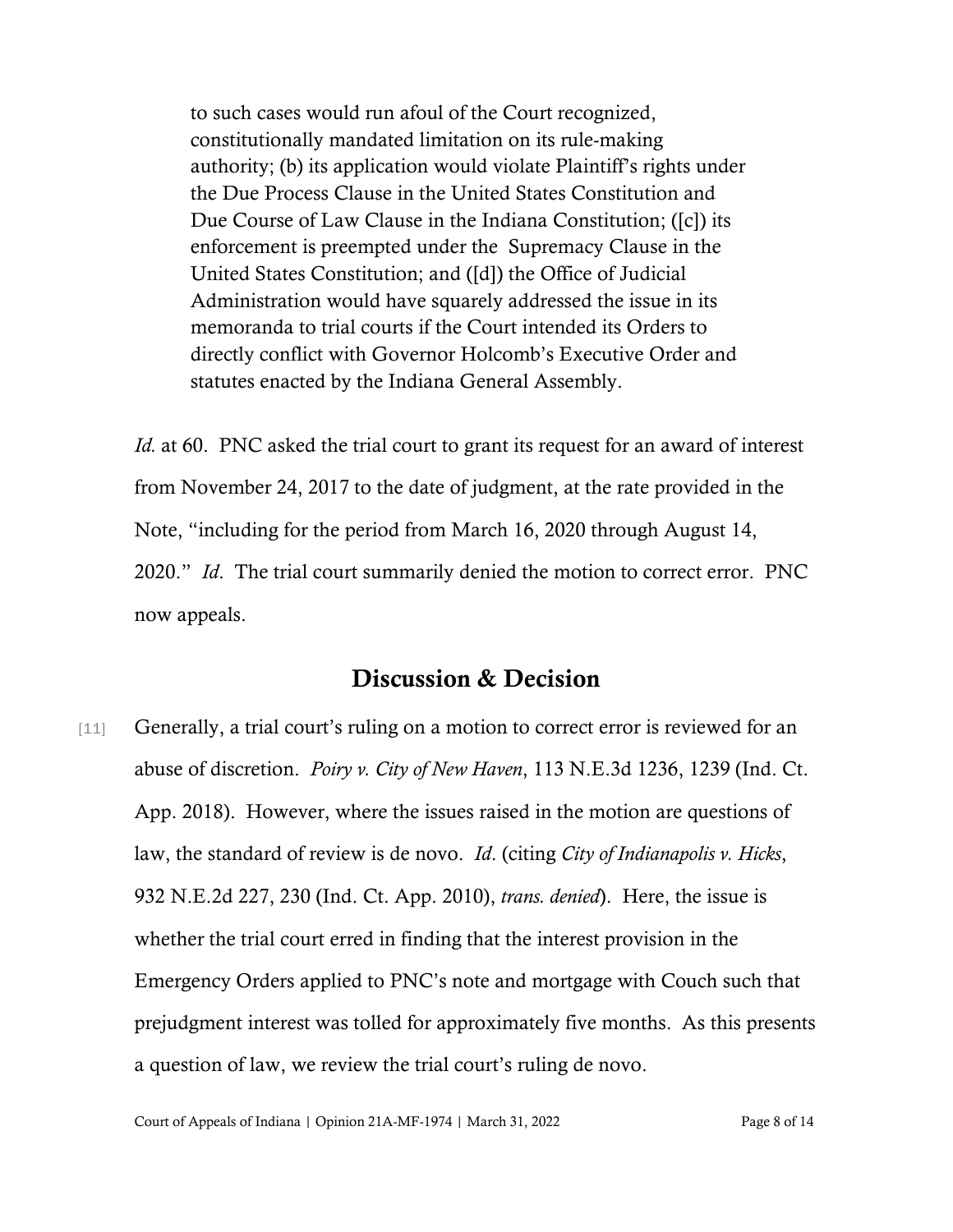- [12] PNC argues that, for the various reasons presented in its motion to correct error, our Supreme Court "could not have intended [the] sentence regarding interest in [the Emergency Orders] to apply to cases involving private mortgage contracts." *Appellant's Brief* at 11. On the basis discussed below, we agree.
- [13] Ind. Code § 34-8-1-3 provides that our Supreme Court "has authority to adopt, amend, and rescind rules of court that govern and control *practice and procedure* in all the courts of Indiana." (Emphasis added). The Court's rulemaking authority includes authority to act on an emergency basis. *See In re Indiana Supreme Court to Engage in Emergency Rulemaking to Protect CARES Act Stimulus Payments From Attachment or Garnishment From Creditors*, 142 N.E.3d 907, 908 (Ind. 2020). It is well settled, however, that the Court, through its rulemaking authority, "cannot change a rule of substantive law nor could the General Assembly vest [it] with such legislative power." *Square D. Co. v. O'Neal*, 72 N.E.2d 654, 655 (Ind. 1947); *see also Denman v. St. Vincent Med. Grp., Inc*., 176 N.E.3d 480, 503-04 (Ind. Ct. App. 2021), *trans. denied*. This limit on the Court's authority is grounded in Article 3, §1 of the Indiana Constitution, which provides that "[t]he powers of the Government are divided into three separate departments; the Legislative, the Executive . . ., and the Judicial: and no person, charged with official duties under one of these departments, shall exercise any of the functions of another, except as in this constitution expressly provided."
- Court of Appeals of Indiana | Opinion 21A-MF-1974 | March 31, 2022 Page 9 of 14 [14] At the onset of the COVID-19 pandemic, the Court – using its authority "to provide by rule *for the procedure employed in all courts of this state*" – issued the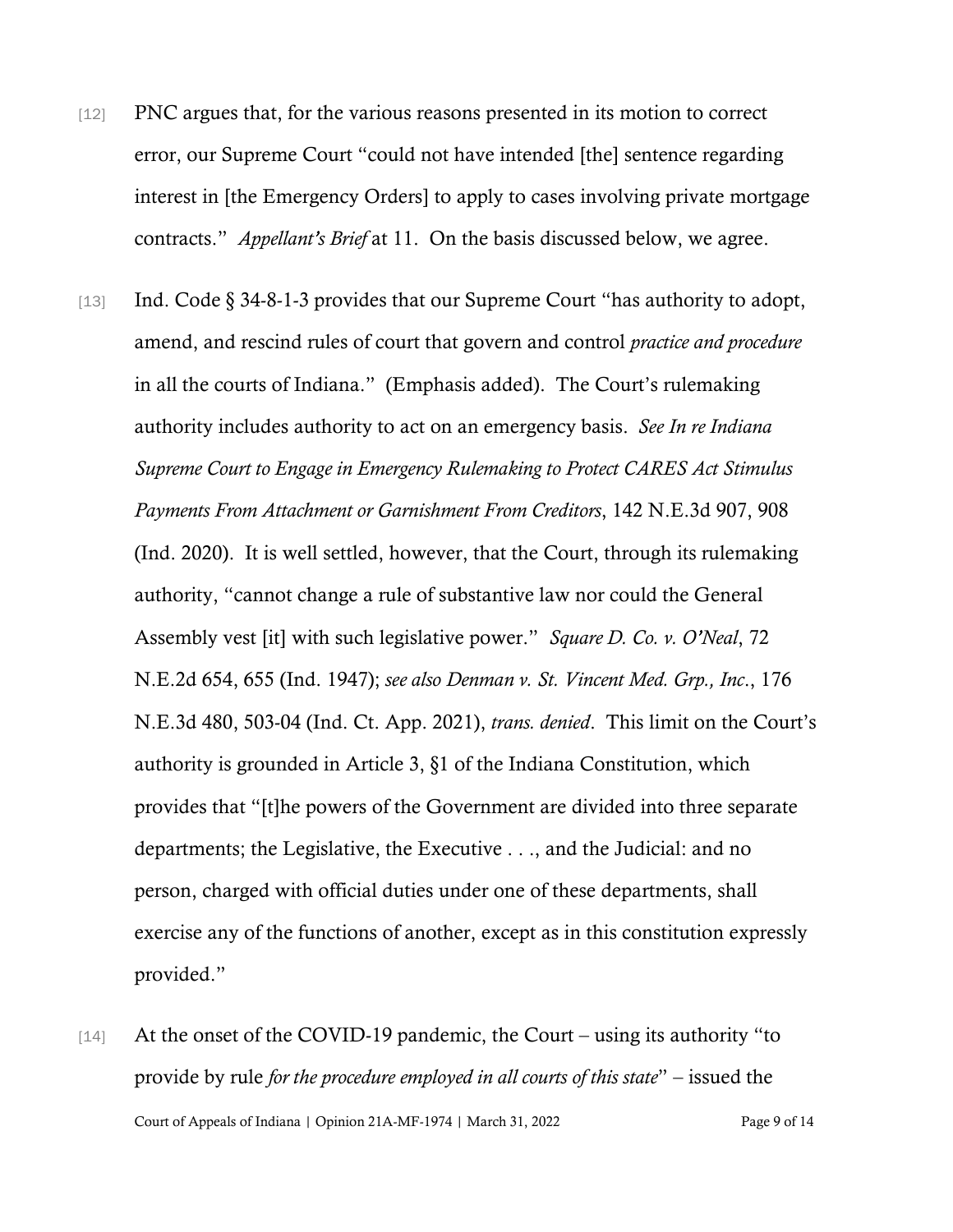Emergency Orders to address concerns that the pandemic was inhibiting the ability of litigants and courts "to comply with statutory deadlines and rules of procedure." Admin. R. 17(A) (emphasis added). PNC argues that the Court "could not have intended the rule regarding interest in [the Emergency Orders] to apply to cases involving the enforcement of either negotiable or nonnegotiable instruments, given that its application [] would directly conflict with several Indiana statutes[.]" *Appellant's Brief* at 14. PNC refers us to several such relevant statutes.

[15] Ind. Code §§ 24-4.6-1-102 and -103 establish a default interest rate for courts to use in calculating prejudgment interest when parties to a contract have not agreed to an interest rate. More specifically, I.C. § 24-4.6-1-102 addresses the interest rate on loans in the absence of agreement and provides, "When the parties do not agree on the rate, interest on loans or forbearances of money, goods or things in action shall be at the rate of eight percent per annum until payment of the judgment." *See Thor Elec., Inc. v. Oberle & Assoc., Inc*., 741 N.E.2d 373, 379 (Ind. Ct. App. 2000) (recognizing that where the contract does not provide the interest rate to be applied in calculating prejudgment interest, the court looks to statutory authority to determine the applicable interest rate for prejudgment interest on a contract claim). I.C. § 24-4.6-1-103 addresses "date of accrual" and provides that interest at eight percent per annum shall be allowed "[f]rom the date of settlement on money due on any instrument in writing which does not specify a rate of interest." When the parties have contractually agreed to a rate of interest, that rate is used to compute the

Court of Appeals of Indiana | Opinion 21A-MF-1974 | March 31, 2022 Page 10 of 14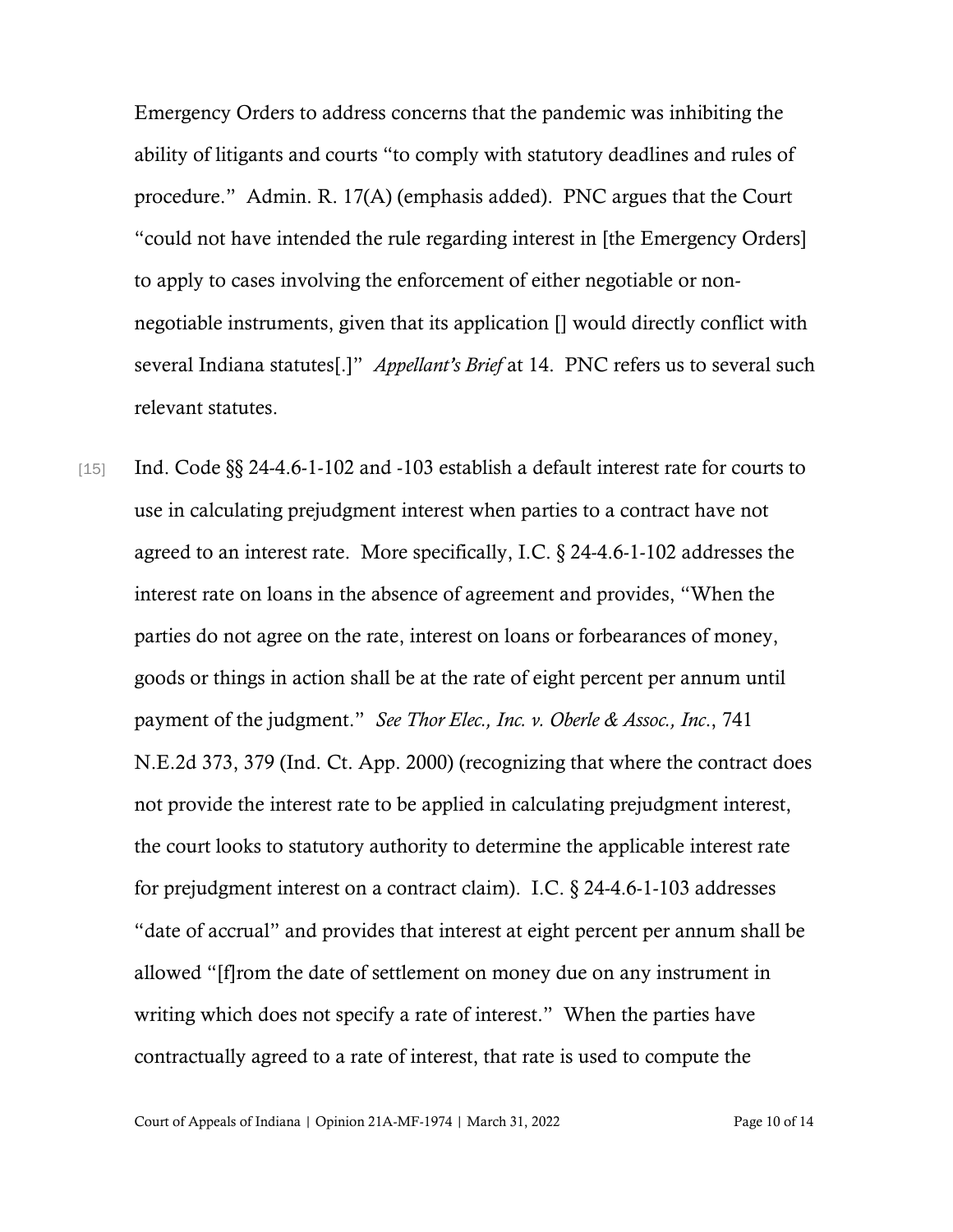amount of prejudgment interest. *Fackler v. Powell*, 923 N.E.2d 973, 977 (Ind. Ct. App. 2010).

[16] Section 3-112(a)(2) of the Uniform Commercial Code (UCC), codified at Ind. Code § 26-1-3.1-112(a)(2), addresses interest in negotiable instruments and provides, in part, that "[u]nless otherwise provided in the instrument[,] . . . interest on an interest-bearing instrument is payable from the date of the instrument." It further states:

> Interest may be stated in an instrument as a fixed or variable amount of money or it may be expressed as a fixed or variable rate or rates. The amount or rate of interest may be stated or described in the instrument in any manner and may require reference to information not contained in the instrument. If an instrument provides for interest, but the amount of interest payable cannot be ascertained from the description, interest is payable at the judgment rate in effect at the place of payment of the instrument and at the time interest first accrues.

I.C. § 26-1-3.1-112(b). Another UCC provision, Section 3-412, codified at I.C. § 26-1-3.1-412, addresses the obligation of the issuer of a note – that is, the borrower – and provides, in part, that "[t]he issuer of a note . . . is obligated to pay the instrument . . . according to its terms" and "[t]he obligation is owed to a person entitled to enforce the instrument[.]"

Court of Appeals of Indiana | Opinion 21A-MF-1974 | March 31, 2022 Page 11 of 14 [17] The aforementioned statutes are substantive rather than procedural, as they "create[], define[], and regulate[] rights" rather than "prescribe[] the method of enforcing a right or obtaining redress for invasion of that right." *Morrison v. Vasquez*, 124 N.E.3d 1217, 1222 (Ind. 2019); *see also Denman*, 176 N.E.3d at 504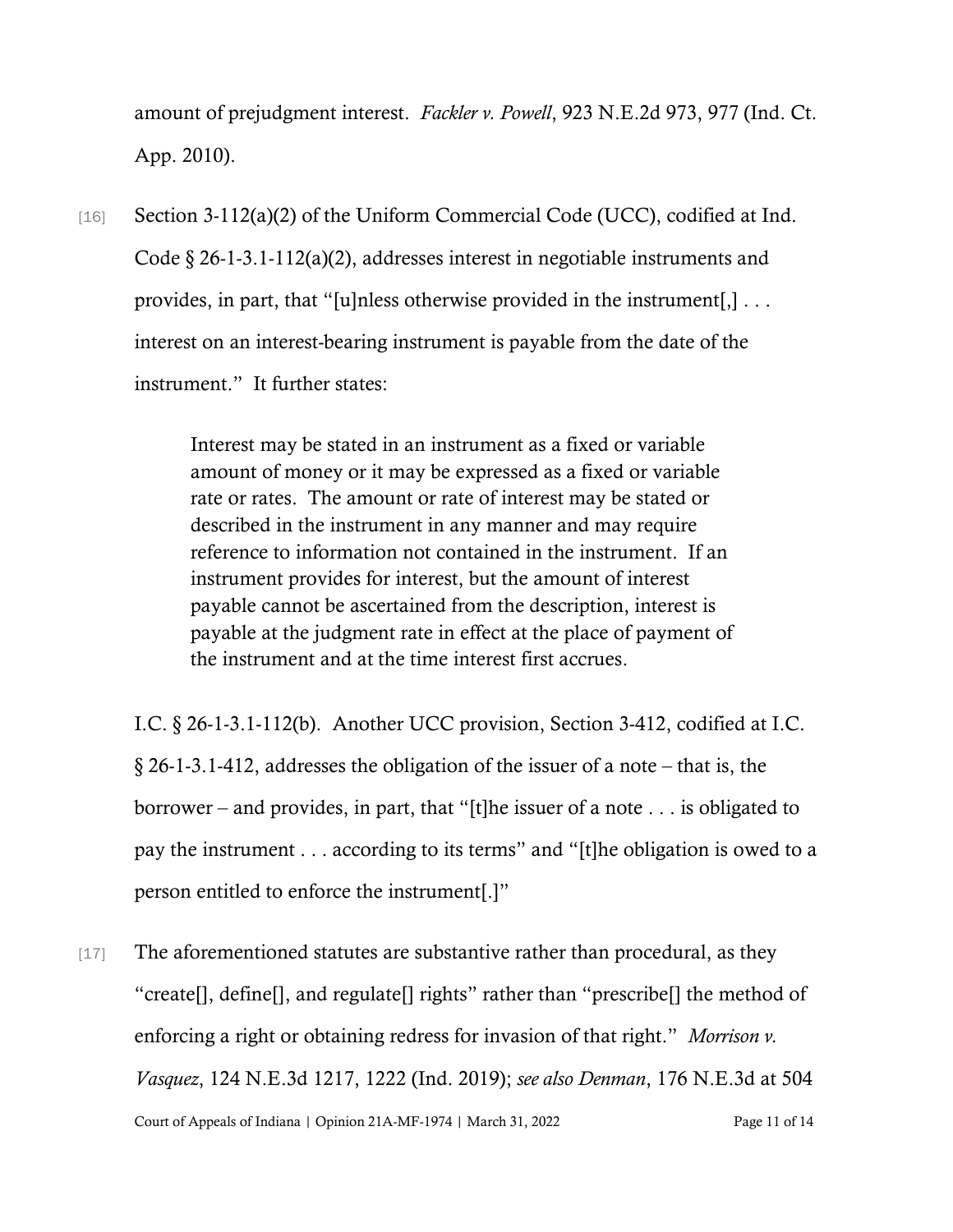(finding that post-judgment interest statute is substantive rather than procedural). Further, our courts have confirmed that a party's right to prejudgment interest according to a contract is not discretionary. *See Fackler*, 923 N.E.2d at 979 ("[A]n award of prejudgment interest is generally not considered a matter of discretion.").

[18] This court's recent decision in *Denman* is instructive to our analysis. There, we determined that the Emergency Orders did not toll or suspend post-judgment interest provided by I.C. § 24-4.6-1-101. [5](#page-11-0) The *Denman* court acknowledged "the potential breadth of the term 'interest'" in the Emergency Orders' directive that "no interest shall be due or charged during the tolled period" but explained that our Supreme Court could not have intended to include statutory post-judgment interest within that provision. 176 N.E.3d at 502. Among other reasons, we observed that post-judgment interest was "a creature of statute, born of legislative authority," which was substantive rather than procedural. *Id*. at 503. Further, post-judgment interest under the statute was non-discretionary, as prevailing plaintiffs were automatically entitled to it. *See id*. at 504 (noting that "post-judgment interest – being automatic and continuous – cannot be tolled").

<span id="page-11-0"></span><sup>&</sup>lt;sup>5</sup> Post-judgment interest on a money judgment is automatic under I.C.  $\S$  24-4.6-1-101, which states:

Except as otherwise provided by statute, interest on judgments for money whenever rendered shall be from the date of the return of the verdict or finding of the court until satisfaction at:

<sup>(1)</sup> the rate agreed upon in the original contract sued upon, which shall not exceed an annual rate of eight percent (8%) even though a higher rate of interest may properly have been charged according to the contract prior to judgment; or

<sup>(2)</sup> an annual rate of eight percent (8%) if there was no contract by the parties.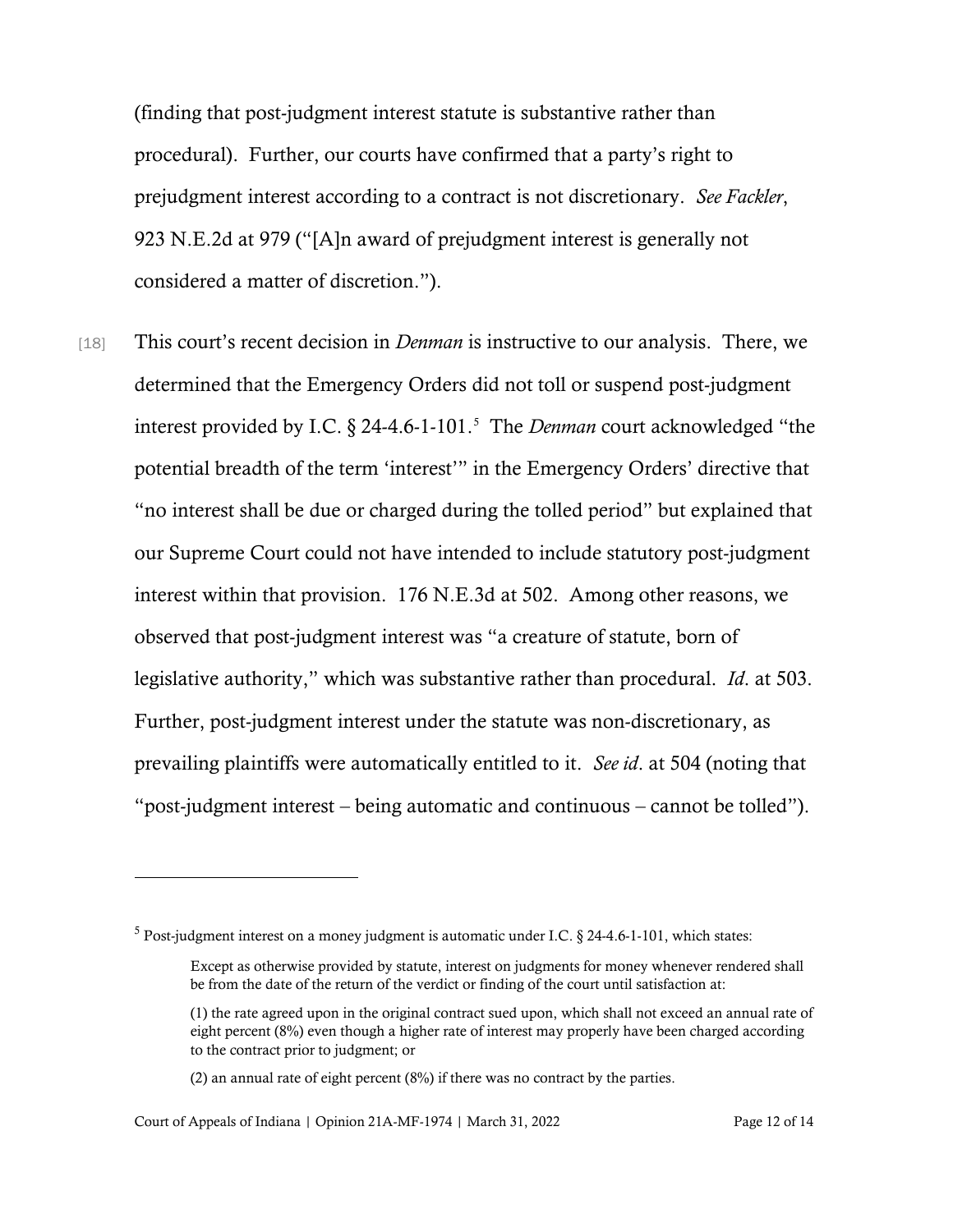Thus, we observed that to find that the Emergency Orders applied to postjudgment interest would give them "effect beyond the power constitutionally and statutorily allocated to the courts." *Id*.

- [19] Lastly, the *Denman* court noted that excluding post-judgment interest from the Emergency Orders did not affect the emergency purpose of the Orders – that being to address the fact that COVID-19 was impeding litigants' and courts' ability to comply with statutory deadlines and rules of procedure – because "[p]ost-judgment interest . . . arises just as automatically during a pandemic as it does any other time [] and will continue to do so until the legislature decides otherwise." *Id*. at 505.
- [20] We find the same reasoning applies here. That is, because our Supreme Court could not, by rule, change substantive law, the Emergency Orders' instruction – that interest would not "be charged or due during the tolled period" – cannot be construed to suspend the automatic accrual of non-discretionary interest provided by the terms of a private loan instrument and as permitted by statute.<sup>[6](#page-12-0)</sup> Our conclusion is consistent "with our practice of presuming that each branch of our government acts within their constitutionally prescribed boundaries." *Denman*, 176 N.E.3d at 504.

<span id="page-12-0"></span><sup>6</sup> Because we find this basis dispositive, we do not reach PNC's other arguments for reversal, including due process and preemption claims. This is in line with the doctrine of judicial restraint, under which we "must refrain from deciding constitutional questions unless no non-constitutional grounds present themselves for resolving the case under consideration." *Jones v. Jones*, 832 N.E.2d 1057, 1059 (Ind. Ct. App. 2005).

Court of Appeals of Indiana | Opinion 21A-MF-1974 | March 31, 2022 Page 13 of 14